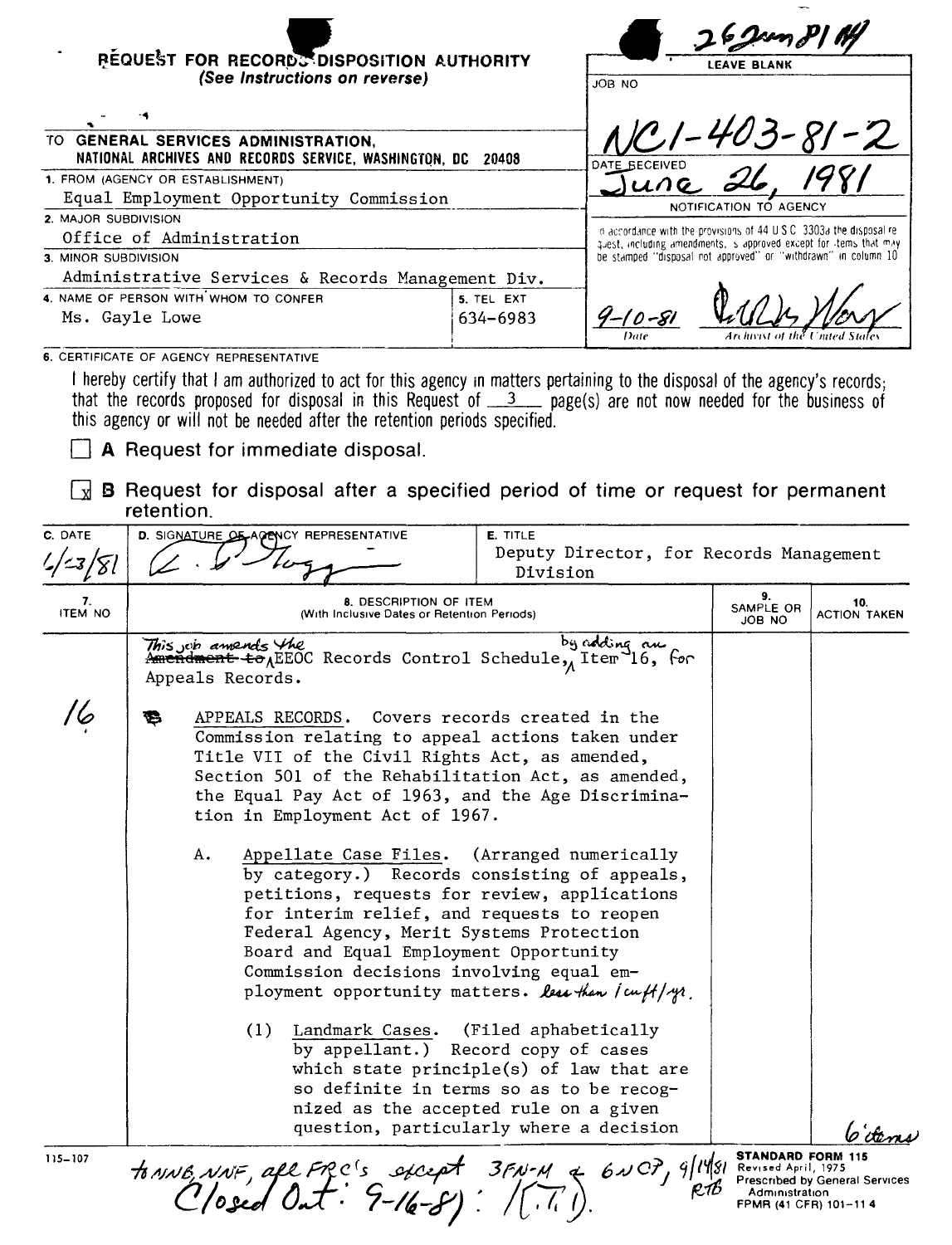$\hat{\phantom{a}}$ 





## REQUEST FOR AUTHORITY TO DISPOSE OF RECORDS-Continuation Sheet

| 7.<br>ITEM NO. | 8. DESCRIPTION OF ITEM<br>(WITH INCLUSIVE DATES OR RETENTION PERIODS)                                                                                                                                                                                                                                                 | 9.<br><b>SAMPLE OR</b><br>JOB NO. | 10.<br><b>ACTION TAKEN</b> |
|----------------|-----------------------------------------------------------------------------------------------------------------------------------------------------------------------------------------------------------------------------------------------------------------------------------------------------------------------|-----------------------------------|----------------------------|
|                | is made by a court of last resort con-<br>struing a statute. (See Item 15B for<br>criteria of landmark cases.)<br>$94$ NCl-403-79-1                                                                                                                                                                                   |                                   |                            |
|                | PERMANENT.<br>Transfer to Federal Records<br>Center two (2) years after final court<br>action. Offer to National Archives ten<br>(10) years after final court action in<br>five (5) years blocks.<br>$\overline{\prime}$                                                                                              |                                   |                            |
|                | (2) All Other Appellate Files. (Arranged<br>by year of closure and sequentially by<br>appeal number.) Break closed cases an-<br>nually. Transfer one(1) year after the<br>date of last action (including action<br>in Federal Courts), to the Federal<br>Records Center. Destroy after three<br>(3) additional years. |                                   |                            |
|                | Appeals records created prior to<br>October 1, 1980 will be disposed<br>of in accordance with C.S.C.<br>Records Control Schedule, Item 1,<br>AM Supp 44.3, Inst. 1, Nov., 1977,<br>i.e., break closed cases annually<br>and destroy seven (7) years after<br>break.                                                   |                                   |                            |
|                | (3)<br>Duplicate copy of official discrimina-<br>tion complaint file. File supplied by<br>originating agency containing complaints<br>with related correspondence and other<br>material as described in 29 CFR 1613.222.<br>Cofficial copy is retained in originating agency + is disposable funder GRS 1/26)         |                                   |                            |
|                | Destroy on site when no longer needed<br>for reference.                                                                                                                                                                                                                                                               |                                   |                            |
|                | Þ.<br>Control Cards, logs, and other cross reference in-<br>dices to files described in Item 1 above.                                                                                                                                                                                                                 |                                   |                            |
|                | Receipt in Control United Destroy in agency when no konger readed<br>for administrative purposes.                                                                                                                                                                                                                     |                                   |                            |
|                | X.C. "Unsanitized" copies of all appellate decisions<br>rendered by the EEOC.                                                                                                                                                                                                                                         |                                   |                            |
|                | Tu agency<br>Destroy when no longer needed for administrative<br>purposes.                                                                                                                                                                                                                                            |                                   |                            |